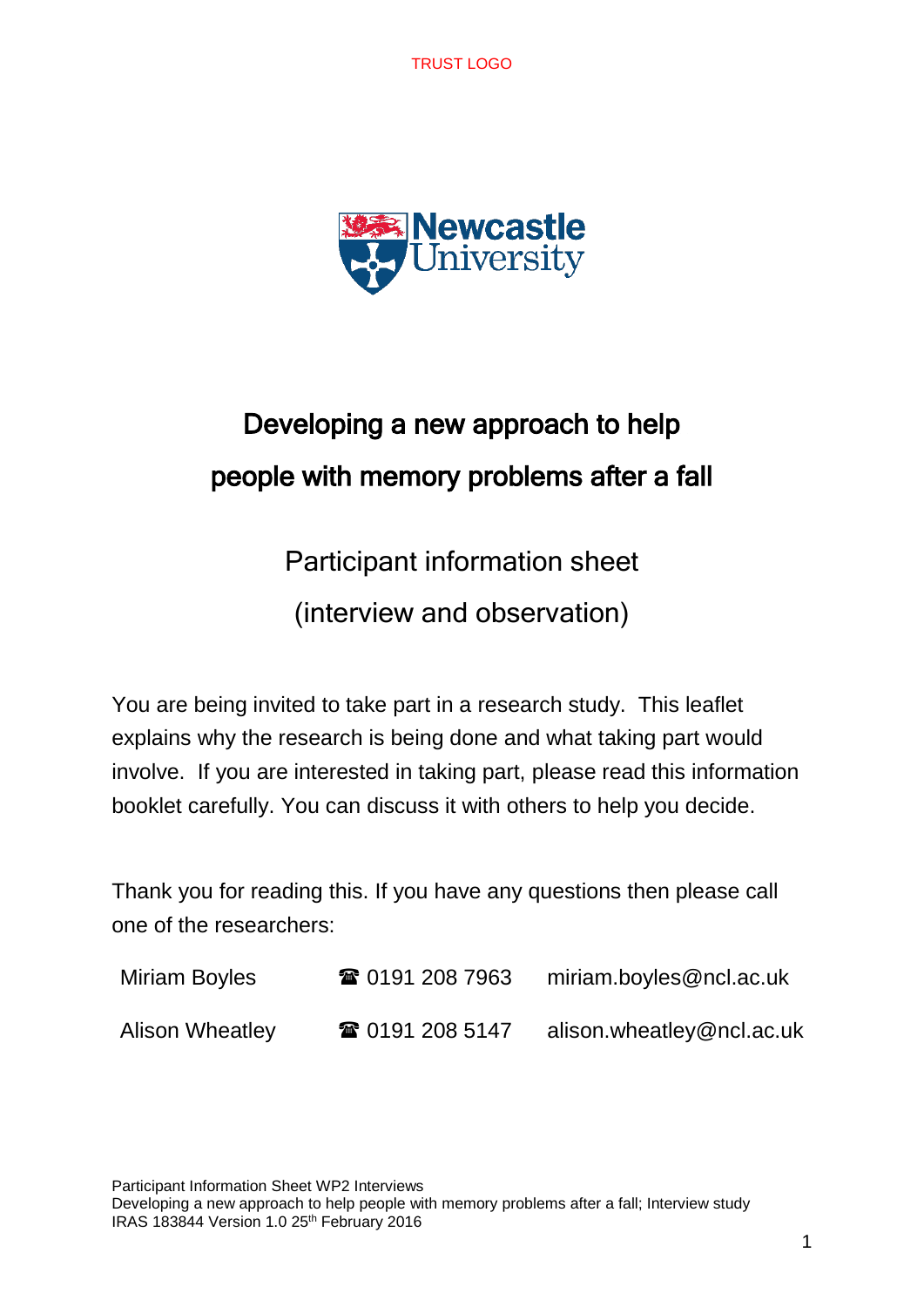## *What is the study about?*

People with memory problems are prone to falls and often hurt themselves as a result of falling. Little is known about the best way to support people with memory problems with fall-related injuries or about the help they currently receive. The aim of this project is to develop and test a new approach to help people with memory problems recover after a fall.

# *How can I help?*

You have been asked to keep a diary for us about any help you have been given after your fall. This will help us to understand the range of services currently used by people with memory problems after a fall. We would also like to talk to you about any help provided to find out what has been useful and how services could be improved. We will use your experiences and those of other people like you to help us to develop a new approach.

# *What is involved?*

If you decide to take part in this additional part of the study:

- A member of the research team will contact you to arrange a convenient time to visit you at home
- They will discuss this part of the study in more detail with you, answer any questions, and take your consent if you are happy to proceed
- Ask your opinion of any help you have received
- Discuss what extra help might have been useful
- Explore your ideas for improving services

The interview would be conducted by either Miriam Boyles or Alison Wheatley and would last no more than one hour. If at any time you would like to stop, take a break or finish the interview at a different time just let the researcher know.

At the end of the interview you may be asked whether you would be willing to talk to us again. You are under no obligation to agree to a second interview; even you agree that we can contact you again, you are free to decline if we get in touch.

Participant Information Sheet WP2 Interviews

Developing a new approach to help people with memory problems after a fall; Interview study IRAS 183844 Version 1.0 25th February 2016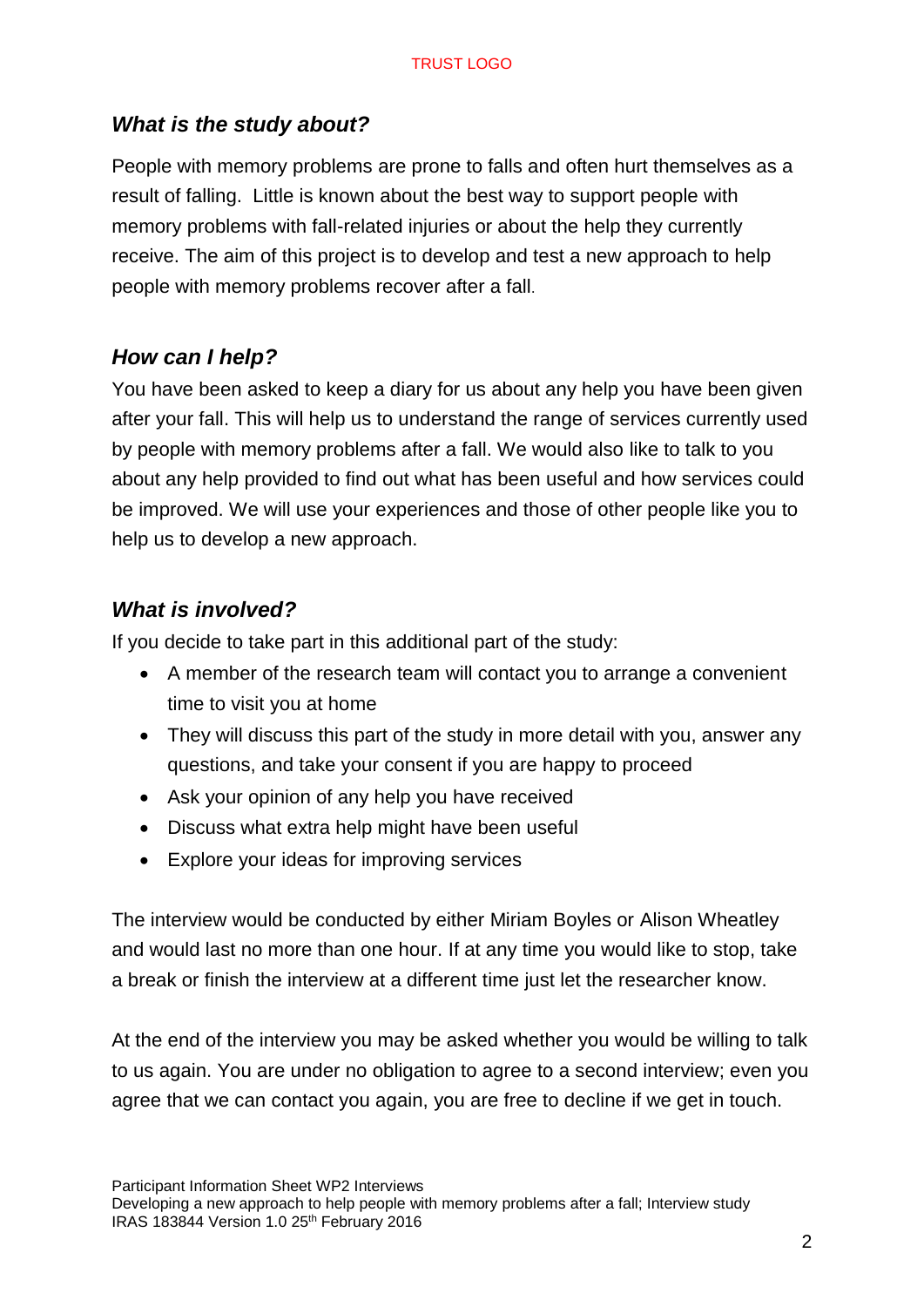You may also be asked whether we can observe one or two of the services provided as a result of your fall. This is so that we can see exactly what the service involves and how the member of staff works with you. We would never ask to observe any personal care and would leave if you felt at all uncomfortable. Again, this is a separate, optional part of the study it is entirely up to you whether or not to take part.

#### *What difference will it make?*

It is unlikely that taking part will help you directly. However, you may enjoy talking to the researcher. Your ideas and experiences will help us create a new approach to helping people with memory problems who fall in the future.

#### *Do I have to take part?*

No. It is up to you to decide whether or not to take part. If you want to find out more about taking part in research, you can contact the NHS Patient Advisory Liaison Service (PALS) <*insert local number*>. You do not have to give a reason if you do not want to be involved. Whatever you decide will have no effect on the care you receive now or in the future. If you change your mind, you can leave the study at any time without giving a reason.

#### *How will my information be kept confidential?*

Any information you give us will be kept confidential. Your personal details will only be used if we need to contact you about this research project.

We would like to tape record the interview. We will store the recordings securely. The recording of the interview will be sent to a company outside of Newcastle University to be typed up. The company will not know your name or any other details about you. When we write up the conversations we will change your names and personal details so that you cannot be recognised. We may use your words when we write up our findings but your personal details will not be included.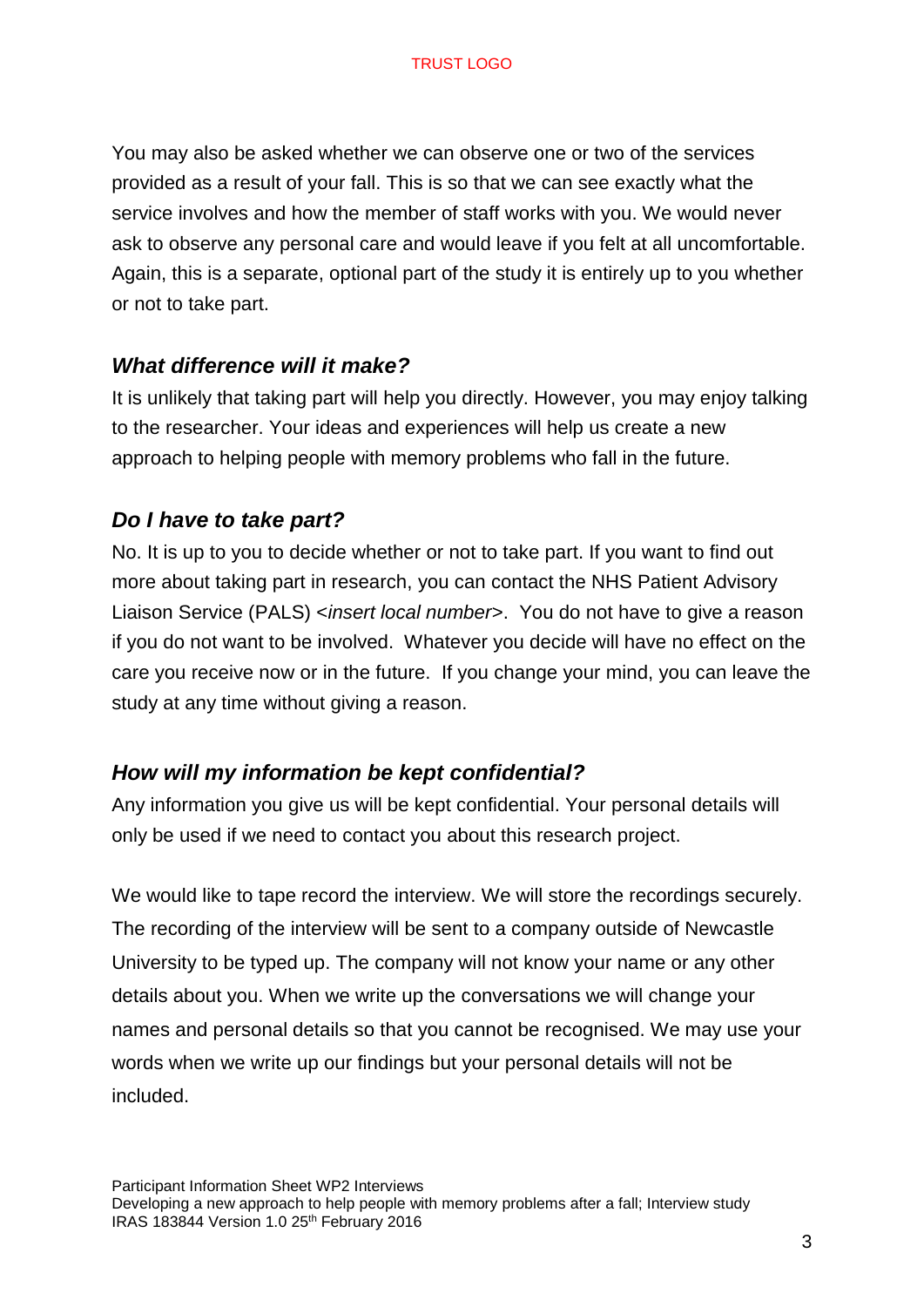If you tell us anything that could put yourself or other people at risk, we would have to act on this information by telling your doctor or others involved in your care.

#### *Who is organising and funding the study?*

The study will be organised by a team at Newcastle University. It is sponsored within the NHS by the Newcastle upon Tyne Hospitals NHS Foundation Trust. The study is funded by the NHS through the National Institute for Health Research (NIHR) Health Technology Appraisal programme.

#### *Who has reviewed this study?*

The study has been approved by the National Research Ethics Service Committee Newcastle and North Tyneside 2. The study has also been approved by the Research and Development Departments of the Newcastle upon Tyne Hospitals NHS Foundation Trust and <*insert site name*>. These research and development departments are responsible for making sure that the research is conducted properly. They may look at data collected during the study to make sure that procedures are being followed correctly.

#### *What if there is a problem?*

If you have a concern about any aspect of this study, you should ask to speak to the researchers first who will do their best to answer your questions (their contact number is 0191 208 1314). If you remain unhappy and wish to complain formally, you can do this through the NHS complaints procedure. Details can be obtained from the Patient Advice and Liaison Service (PALS [http://www.pals.nhs.uk\)](http://www.pals.nhs.uk/) at your local hospital. Their contact number is <*insert local number*>.

#### *What will happen next?*

We will telephone you in the next few days to check whether you are willing to take part in an interview. If you are interested in being involved, we will arrange to visit you at home. You will have the opportunity to ask any questions about the study before you make a decision.